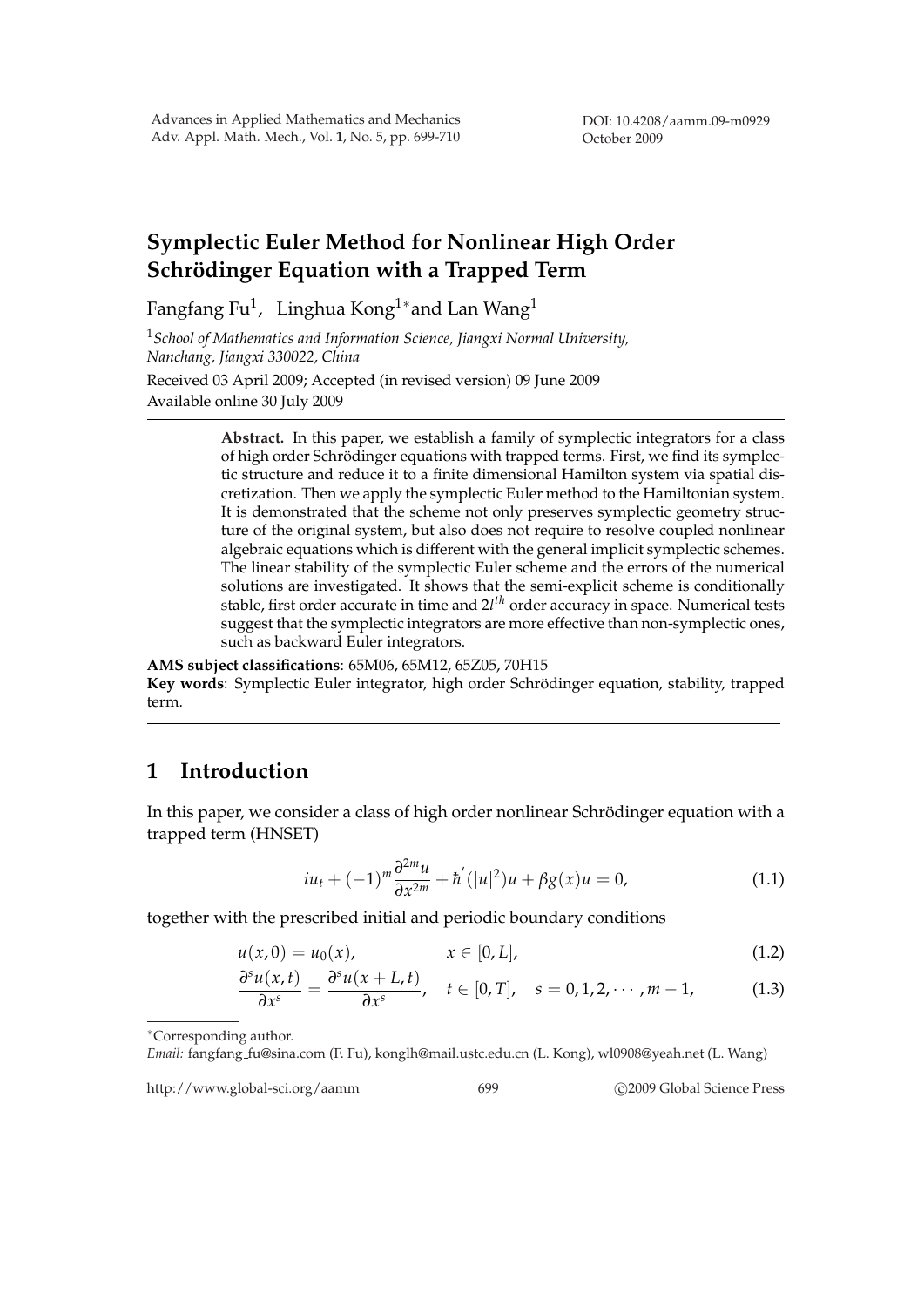where *i*= √  $\overline{-1}$ ,  $m \in \mathbb{N}$ ,  $\beta$  is a given constant,  $\hbar(|u|^2)$  is a bounded real differentiable function of  $|u(x,t)|^2 \in \mathbb{R}$ , and  $g(x)$  is a real-valued bounded function with period *L*,  $u_0(x)$  is a given complex-valued function. The trapped term  $g(x)$  is to position the solutions near  $x=0$ . The initial-boundary value problem  $(1.1)-(1.3)$  admits at least two conserved quantities:

(1) The charge is invariant

$$
\mathcal{Q}(t) = \int_0^L |u(x, t)|^2 dx = \int_0^L |u_0(x)|^2 dx = \mathcal{Q}(0); \tag{1.4}
$$

(2) The energy is conserved

$$
\mathcal{E}(t) = \int_0^L \left( \left| \frac{\partial^m u(x, t)}{\partial x^m} \right|^2 + \hbar (|u(x, t)|^2) + \beta g(x) |u(x, t)|^2 \right) dx = \mathcal{E}(0). \tag{1.5}
$$

Symplectic geometric integrators have been very popular for the Hamiltonian system since the method was proposed by Feng in [1–3]. It has been applied to many practical physics problems, such as quantum mechanics [4]. Eq. (1.1) can be reformulated into Hamiltonian system. In fact, let

$$
u(x,t) = p(x,t) + iq(x,t),
$$

where  $p(x, t)$ ,  $q(x, t)$  are real-valued functions, we have

$$
\begin{cases}\n p_t = -\left((-1)^m \frac{\partial^{2m} q}{\partial x^{2m}} + \hbar'(p^2 + q^2)q + \beta g(x)q\right), \\
 q_t = (-1)^m \frac{\partial^{2m} p}{\partial x^{2m}} + \hbar'(p^2 + q^2)p + \beta g(x)p.\n\end{cases} (1.6)
$$

Suppose

$$
z(x,t) = [p(x,t), q(x,t)]^T.
$$

The infinite dimensional Hamiltonian system (1.6) can be written into the standard Hamiltonian system

$$
\frac{d}{dt}z = J^{-1}Az,\tag{1.7}
$$

where

$$
J^{-1} = \left[ \begin{array}{cc} 0 & -1 \\ 1 & 0 \end{array} \right],
$$

and

$$
A = (-1)^m \left[ \begin{array}{cc} \triangle^{2m} & 0 \\ 0 & \triangle^{2m} \end{array} \right] + \left( \frac{\partial}{\partial |u|^2} \hbar(|u|^2) + \beta g(x) \right) I_2,
$$

with the identity matrix  $I_2$  and the  $2m<sup>th</sup>$  order differential operator  $\triangle^{2m}$ . The Hamiltonian function is

$$
H(p,q) = \frac{1}{2} \int_0^L \left[ \left( \frac{\partial^m p}{\partial x^m} \right)^2 + \left( \frac{\partial^m q}{\partial x^m} \right)^2 + h(p^2 + q^2) + \beta g(x) (p^2 + q^2) \right] dx.
$$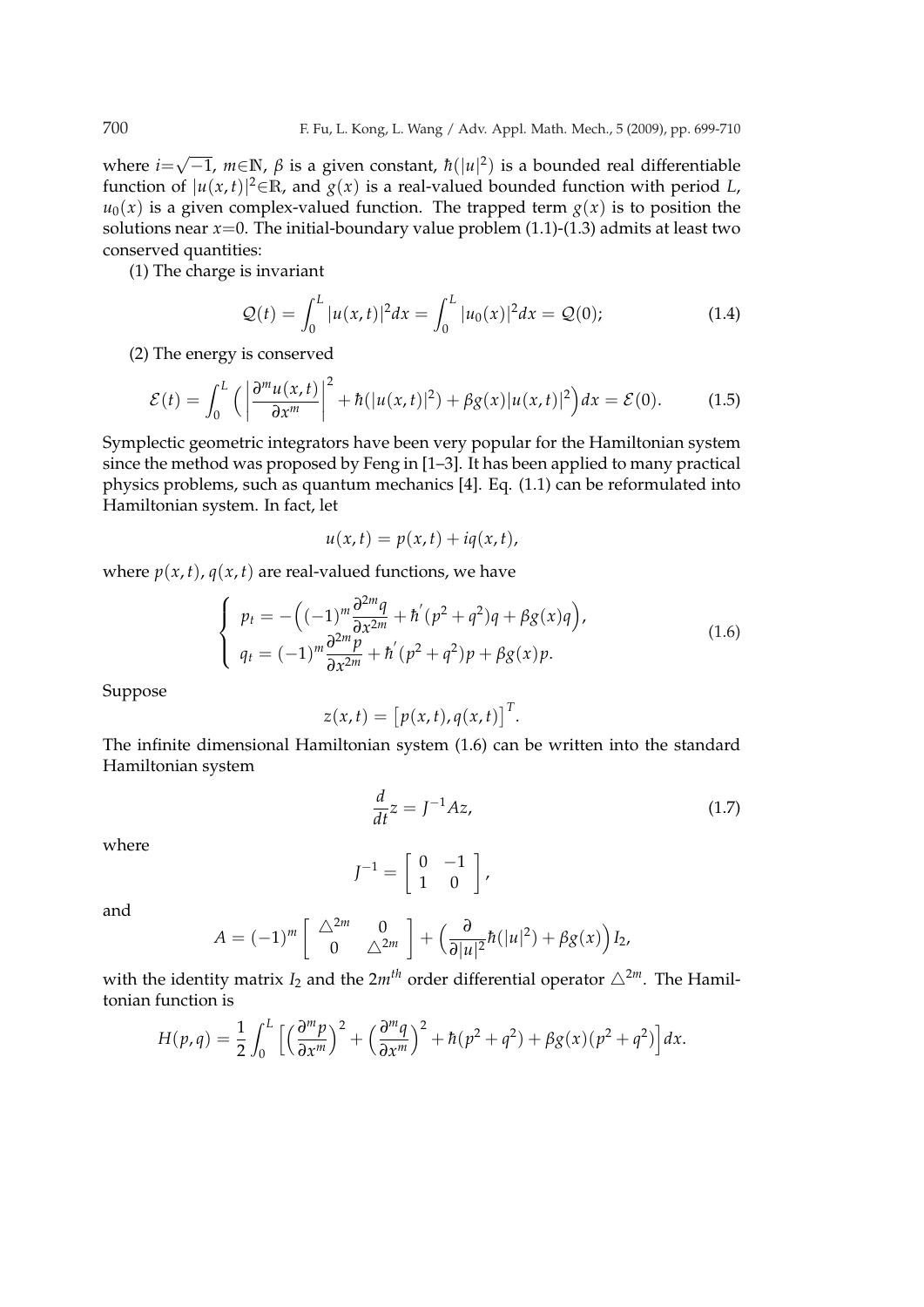F. Fu, L. Kong, L. Wang / Adv. Appl. Math. Mech., 5 (2009), pp. 699-710 701

The system is non-separable, and we can only devise completely implicit symplectic Runge-Kutta (SRK) for such kinds of Hamiltonian systems [2,5–7]. It needs to solve a coupled nonlinear algebraic system at every marching time step. To overcome the drawback and to absorb the advantages of symplectic integrator, we resort to the symplectic partitioned Runge-Kutta (SPRK) method in the work [2,4]. To the purposes, the spatial direction is firstly discretized to reduce the infinite dimensional Hamiltonian system to a finite one. The key point here is the discretization of  $\partial^{2m}/\partial x^{2m}$ .

The outline of the work is organized as follows: In Section 2, we devise a family of symplectic Euler scheme for HNLSET (1.1). Linear stability and error estimations for the schemes are investigated in Section 3. In Section 4, we present some numerical results. Some remarks will be made in the last section.

### **2 Construction of symplectic Euler scheme**

We partition the spatial-temporal domain  $[0, L] \times [0, T]$  with two families of parallel lines

$$
x_j = jh(j = 0, 1, \dots, N)
$$
, and  $t^n = n\tau(n = 0, 1, \dots, M)$ ,

where *N*, *M*∈**N** and *h*, *τ* are spatial and temporal mesh-step sizes, respectively. We let  $u_j^n$  to be an approximation of  $u(x_j, t^n)$ . To simplify the theoretical analysis, we employ the following notations:

$$
(U^n, V^n) = h \sum_{j=0}^N u_j^n \overline{v_j^n}, \qquad ||U^n|| = \sqrt{(U^n, U^n)},
$$

where  $\overline{v_j^n}$  is the complex conjugate of  $v_j^n$ .

#### **2.1 Spatial discretization**

As mentioned above, the key point to convert an infinite-dimensional Hamiltonian system into a finite one, is the disretization of the differential operator  $\partial^{2m}/\partial x^{2m}$ . Here we use the discretization in [12]:

Second order accuracy difference quotient operator is given by

$$
\Delta_2^{(2m)}v_j = \frac{\delta_x^{2m}v_j}{h^{2m}} = \frac{1}{h^{2m}} \left[ \sum_{k=0}^{m-1} (-1)^k C_{2m}^k (v_{j-(m-k)} + v_{j+(m-k)}) + (-1)^m C_{2m}^m v_j \right].
$$
 (2.1)

Fourth order accuracy difference quotient operator is given by

$$
\Delta_4^{(2m)}v_j = \frac{\delta_x^{2m}v_j}{h^{2m}} + \beta_m \frac{\delta_x^{2(m+1)}v_j}{h^{2m}},\tag{2.2}
$$

where

$$
\beta_m = \frac{2}{(2m+2)!} \Big[ m^{2m+2} - C_{2m}^1 (m-1)^{2m+2} + C_{2m}^2 (m-2)^{2m+2} + \cdots + (-1)^m C_{2m}^{m-1} \Big].
$$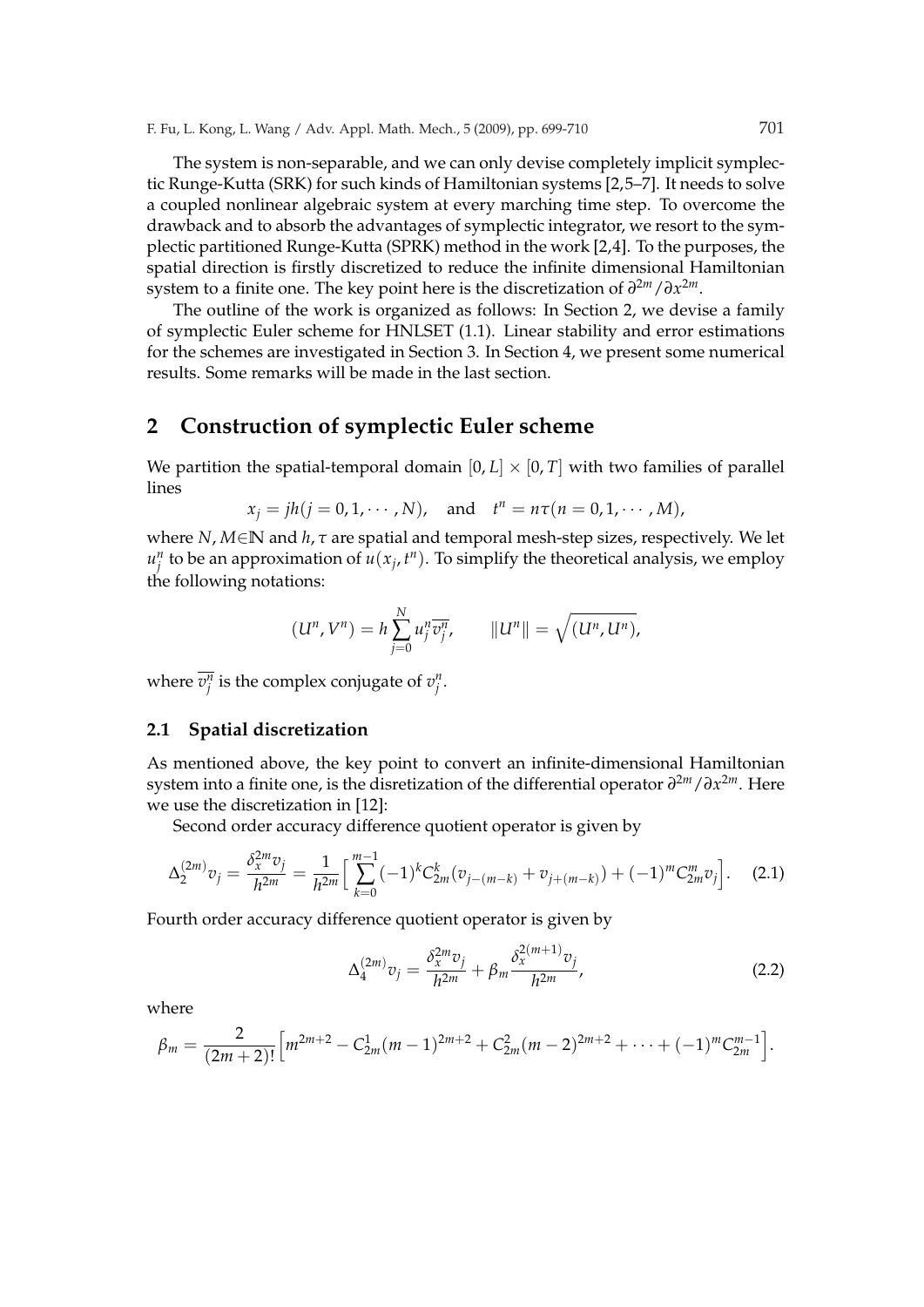Table 1: The coefficients of  $\Delta_2^{(2m)}v_j$ .

| — 2 | $1-1$ |  | $j+1$   $j+2$ |
|-----|-------|--|---------------|
|     |       |  |               |
|     |       |  |               |

Table 2: The coefficients of  $\Delta_4^{(2m)}$  $v_j^{(2m)}v_j$ .

|  |      | $\begin{array}{ c c c c c c c c } \hline & i-3 & j-2 & j-1 \\\hline \end{array}$ |                                              | $j \mid j+1 \mid j+2 \mid j+3 \mid$ |  |
|--|------|----------------------------------------------------------------------------------|----------------------------------------------|-------------------------------------|--|
|  |      |                                                                                  | $-1/12$   16/12   $-30/12$   16/12   $-1/12$ |                                     |  |
|  | 12/6 | $-39/6$                                                                          | 56/6                                         | $-39/6$   12/6                      |  |

We give some coefficients of  $\Delta_2^{(2m)}$  $\chi_2^{(2m)}$   $v_j$  and  $\Delta_4^{(2m)}$  $\int_4^{(2m)} v_j$  in Tables 1 and 2, respectively.

The matrices to  $\Delta_{2l}^{(2m)}$  $\binom{2m}{2l}$ , *l*=1,2, are denoted by  $\mathcal{B}_{2l}^{2m}$ . According to above tables, we conclude that  $\mathcal{B}_{2l}^{2m}$  are symmetric. Moreover, by Fourier analysis, their eigenvalues are

$$
\lambda_{2l,k}^{2m} = \begin{cases}\n\frac{(-1)^m}{h^{2m}} (4s_k^2)^m, & l = 1, \\
\frac{(-1)^m}{h^{2m}} (1 + 4\beta_m s_k^2) (4s_k^2)^m, & l = 2,\n\end{cases} \quad k = 1, 2, \cdots, N,
$$

where  $s_k = \sin(k\pi/2N)$ . Assume

$$
P = [p_1, p_2, \cdots, p_N]^T, \qquad Q = [q_1, q_2, \cdots, q_N]^T,
$$

 $\omega$  *we replace the partial derivative*  $\partial^{2m}/\partial x^{2m}$  *by the 2<i>l<sup>th</sup>* order accuracy difference quotient  $\Delta_{21}^{(2m)}$  $\binom{2m}{2l}$ , *l*=1, 2. Then it leads to a semi-discretization system

$$
\frac{d}{dt}\left[\begin{array}{c} P \\ Q \end{array}\right] = \left[\begin{array}{cc} \mathbf{0} & -I_N \\ I_N & \mathbf{0} \end{array}\right] \left[\begin{array}{cc} M_{2l}(2m) & \mathbf{0} \\ \mathbf{0} & M_{2l}(2m) \end{array}\right] \left[\begin{array}{c} P \\ Q \end{array}\right],
$$
(2.3)

where  $I_N$  is the identity matrix, and

$$
M_{2l}(2m) = (-1)^m \mathcal{B}_{2l}^{2m} + D.
$$

Here

$$
D = diag(\hbar'(P^2 + Q^2) + \beta g(X)),
$$

is a diagonal matrix with diagonal elements

$$
D_{jj} = \hbar' (p_j^2 + q_j^2) + \beta g(x_j), \qquad j = 1, 2, \cdots, N.
$$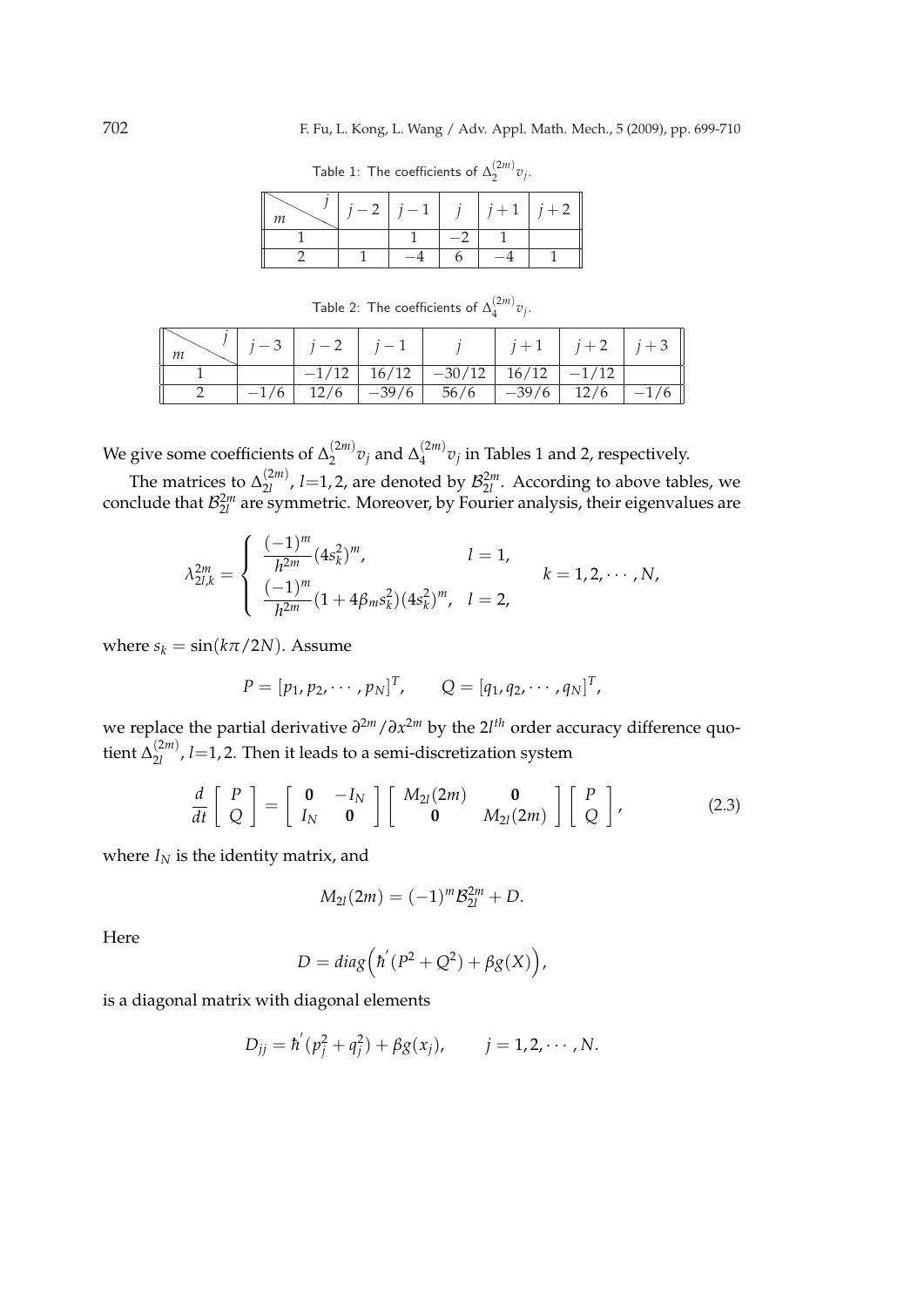#### **2.2 Time discretization**

Applying the symplectic Euler scheme to the semi-discretization system (2.3), we obtain the full-discrete symplectic Euler scheme:

$$
\frac{p_j^{n+1} - p_j^n}{\tau} + (-1)^m (\mathcal{B}_{2l}^{2m} Q^n)_j + \left[ \hbar' \left( (p_j^{n+1})^2 + (q_j^n)^2 \right) + \beta g(x_j) \right] q_j^n = 0, \tag{2.4}
$$

$$
\frac{q_j^{n+1} - q_j^n}{\tau} - (-1)^m (B_{2l}^{2m} P^{n+1})_j - \left[ \hbar' \left( (p_j^{n+1})^2 + (q_j^n)^2 \right) + \beta g(x_j) \right] p_j^{n+1} = 0. \tag{2.5}
$$

From the expressions (2.4) and (2.5), it is observed that we can update  $p_i^{n+1}$  $\sum_{j}^{n+1}$  from  $p_j^n$ and  $q_i^n$  by (2.4) at the first step. In the step, we are only required to solve some uncoupled nonlinear algebraic system by iterative methods. That is, this step is explicit in nature. At the second step, we can update  $q_i^{n+1}$  $\prod_{j}^{n+1}$  from  $p_j^{n+1}$  $j^{n+1}$  and  $q_j^n$  by (2.5) which is completely explicit, and no iteration is desired. In a word, the symplectic Euler scheme (2.4)-(2.5) is explicit in essence. To illustrate the superiorities and efficiency of our scheme (2.4)-(2.5), we enumerate the backward Euler scheme for the semi-discrete Hamiltonian system (2.3) which reads

$$
\frac{i}{\tau}(u_j^{n+1} - u_j^n) + (-1)^m (B_{2l}^{2m} U^{n+1})_j + \hbar' (|u_j^{n+1}|^2) u_j^{n+1} + \beta g(x_j) u_j^{n+1} = 0.
$$
 (2.6)

The scheme is completely implicit and is of first-order accuracy in time and 2*l th* order in space which is just the same as symplectic Euler scheme (2.4)-(2.5).

#### **2.3 Conservation laws of the symplectic Euler scheme**

**Theorem 1.** *The symplectic scheme* (2.4)-(2.5) *has the following implicit discrete invariant:*

$$
||P^{n+1}||^2 + ||Q^{n+1}||^2 - ||P^n||^2 - ||Q^n||^2
$$
  
+  $(-1)^{m-1}\tau \Big[ (P^{n+1})^T \mathcal{B}_{2l}^{2m} Q^{n+1} - (P^n)^T \mathcal{B}_{2l}^{2m} Q^n \Big]$   
-  $h\tau \sum_{j=1}^N \Big[ \hbar' (|p_j^{n+1}|^2 + |q_j^n|^2) + \beta g(x_j) \Big] (p_j^{n+1} q_j^{n+1} - p_j^n q_j^n) = 0.$  (2.7)

*Proof:* Computing inner product of (2.4) and (2.5) with  $P^{n+1} + P^n$ ,  $Q^{n+1} + Q^n$ , respectively, then adding the two resulted equations up, we obtain the implicit invariant  $(2.7)$ .

**Remark 1.** *The discrete invariant* (2.7) *is an approximation of the charge conservation law* (1.4)*.*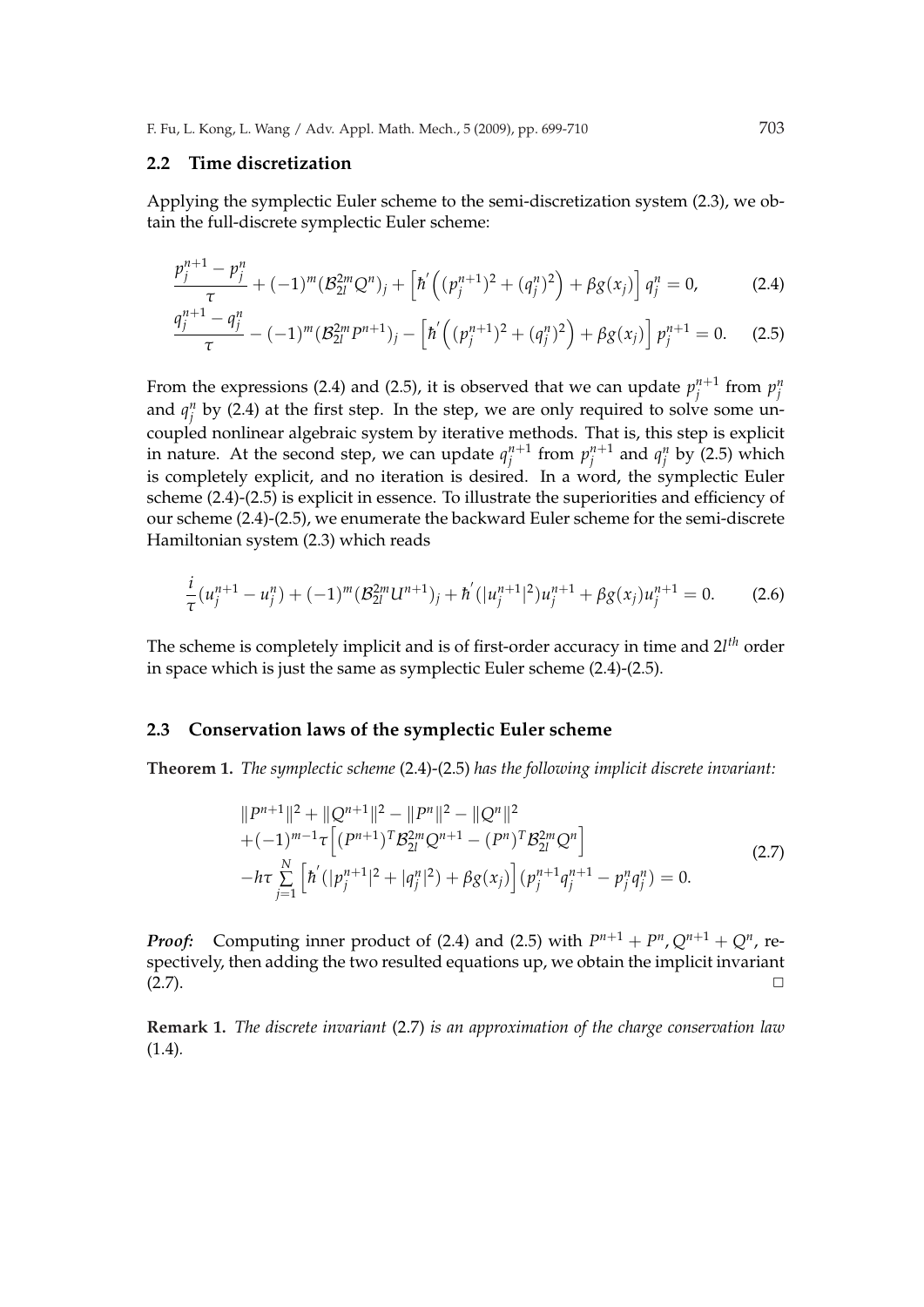## **3 Theoretical analysis**

#### **3.1 Error estimation**

To estimate the error, we first show some notations:

$$
\psi_i^n = \gamma_i^n + i\mu_i^n,
$$

denote the exact solution at  $(x_j, t^n)$ , and

$$
\gamma^{n} = [\gamma_{1}^{n}, \gamma_{2}^{n}, \cdots, \gamma_{N}^{n}]^{T}, \qquad \mu^{n} = [\mu_{1}^{n}, \mu_{2}^{n}, \cdots, \mu_{N}^{n}]^{T}.
$$

The point-wise error of the scheme (2.4)-(2.5) is denoted by

$$
E_j^n = \psi_j^n - u_j^n, \quad e_j^n = \gamma_j^n - p_j^n, \quad \varepsilon_j^n = \mu_j^n - q_j^n.
$$

and

$$
||E^n||^2 = ||e^n||^2 + ||\varepsilon^n||^2.
$$

From the conservation laws (1.4), (1.5) and Theorem 1, we can assume that

$$
\|\psi^n\|^2 \le \mathcal{Q}(u_0(x)), \qquad \|E^n\|^2 \le 4\mathcal{Q}(u_0(x)). \tag{3.1}
$$

By Taylor expansion, we can find the truncation error of symplectic Euler scheme (2.4)- (2.5) is

$$
Tr = \frac{\gamma_j^{n+1} - \gamma_j^n}{\tau} + (-1)^m (B_{2l}^{2m} \mu^n)_j + \left[ \hbar' \left( (\gamma_j^{n+1})^2 + (\mu_j^n)^2 \right) + \beta g(x_j) \right] \mu_j^n
$$
  
=  $\mathcal{O}(\tau + h^{2l}),$   

$$
Tm = \frac{\mu_j^{n+1} - \mu_j^n}{\tau} - (-1)^m (B_{2l}^{2m} \gamma^{n+1})_j - \left[ \hbar' \left( (\gamma_j^{n+1})^2 + (\mu_j^n)^2 \right) + \beta g(x_j) \right] \gamma_j^{n+1}
$$
  
=  $\mathcal{O}(\tau + h^{2l}).$  (3.2b)

**Lemma 1.** (Gronwall's inequality) [13] *Suppose the mesh functions*  $w^n(n=0,1,2,\dots,M)$ *satisfy the relationship*

$$
w^n - w^{n-1} \leq A \tau w_n + B \tau w_{n-1} + \tau C_n,
$$

*where*  $M = T/\tau$ , *T is the length of time, A, B, C<sub>n</sub> are non-negative constants. Then the sequence w n satisfies*

$$
||w||_{\infty} \le (w^0 + \tau \sum_{k=1}^{M} C_k) e^{2(A+B)T},
$$

*where τ is sufficiently small, such that*

$$
(A+B)\tau \le \frac{M-1}{2M}, \quad M > 1.
$$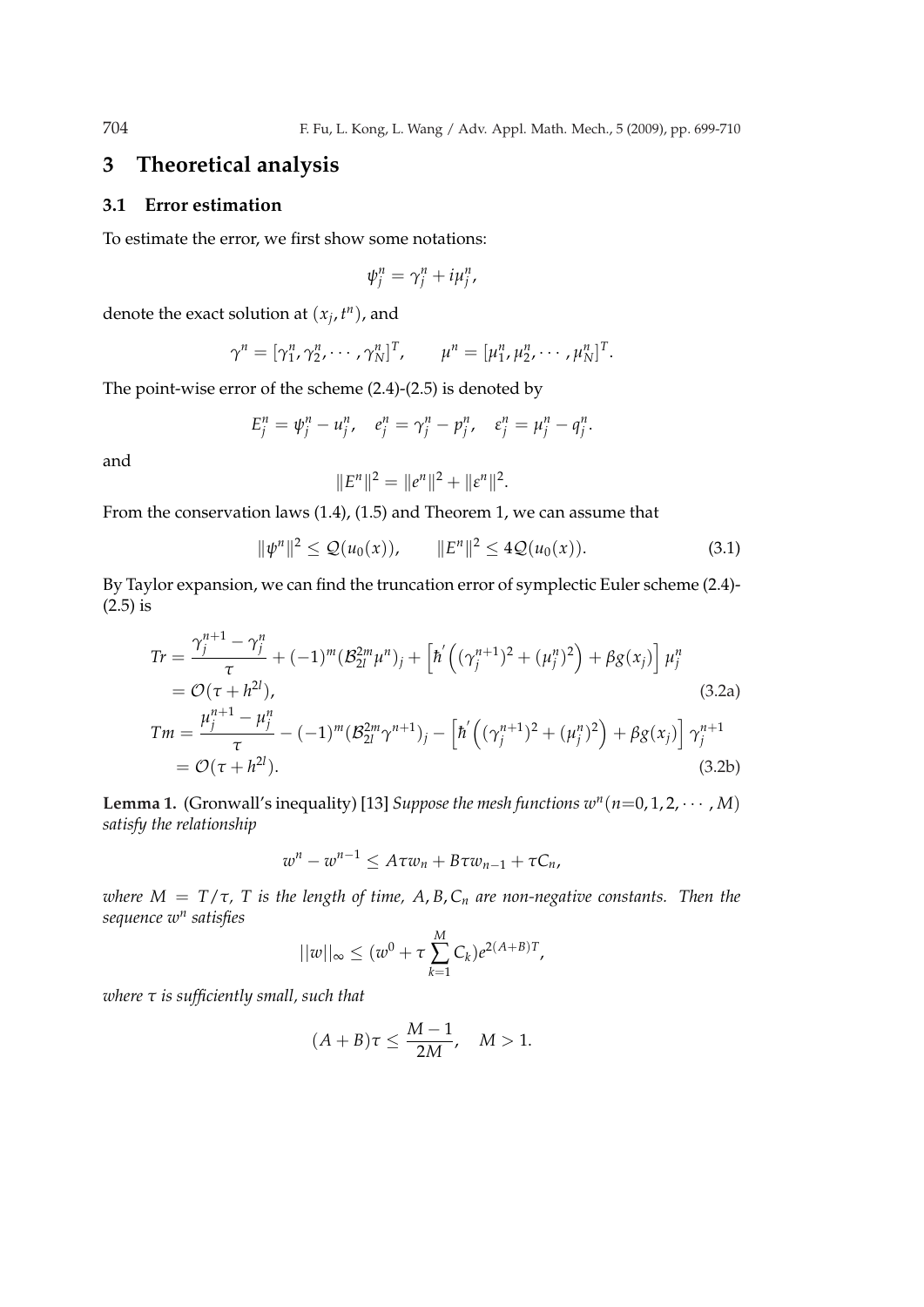For convenience, *C* is a general constant in what follows, in other words, it can be different in different occurrences.

**Theorem 2.** *There exists a positive constant C depending only on the initial value*  $u_0(x)$ *, such that the errors of the symplectic scheme* (2.4)-(2.5) *satisfy*

$$
||E^{n+1}||^2 \le (||E^0||^2 + \tau \mathcal{O}(\tau + h^{2l})^2) e^{4CT}, \qquad (3.3)
$$

*where τ is sufficiently small such that*

$$
2CT \leq \frac{M-1}{2M}.
$$

*Proof:* Subtracting (2.4)-(2.5) from (3.2a) and (3.2b), respectively, gives

$$
Tr = \frac{e_j^{n+1} - e_j^n}{\tau} + (-1)^m \left( \mathcal{B}_{2l}^{2m} \varepsilon^n \right)_j + \hbar' \left( (\gamma_j^{n+1})^2 + (\mu_j^n)^2 \right) \varepsilon_j^n
$$
  
+ 
$$
\left[ \hbar' \left( (\gamma_j^{n+1})^2 + (\mu_j^n)^2 \right) - \hbar' \left( (\rho_j^{n+1})^2 + (\rho_j^n)^2 \right) \right] q_j^n + \beta g(x_j) \varepsilon_j^n, \quad (3.4)
$$
  

$$
Tm = \frac{\varepsilon_j^{n+1} - \varepsilon_j^n}{\tau} - (-1)^m \left( \mathcal{B}_{2l}^{2m} e^{n+1} \right)_j - \hbar' \left( (\gamma_j^{n+1})^2 + (\mu_j^n)^2 \right) e_j^{n+1}
$$
  
- 
$$
\left[ \hbar' \left( (\gamma_j^{n+1})^2 + (\mu_j^n)^2 \right) - \hbar' \left( (\rho_j^{n+1})^2 + (\rho_j^n)^2 \right) \right] p_j^{n+1} - \beta g(x_j) e_j^{n+1}. \quad (3.5)
$$

By the assumptions on  $\hbar(|u|^2)$ ,  $g(x)$  and (3.1), there exists a constant *C* such that

$$
\|\left[\hbar'((\gamma^{n+1})^2 + (\mu^n)^2) - \hbar'((P^{n+1})^2 + (Q^n)^2)\right]Q^n\|
$$
  
\n
$$
\leq |\hbar''(\xi)| \left(\|\gamma^{n+1} + P^{n+1}\|\|e^{n+1}\| + \|\mu^n + Q^n\|\|e^n\|\right)
$$
  
\n
$$
\leq \max |\hbar''(|u|^2) |\max(\|\gamma^{n+1} + P^{n+1}\|, \|\mu^n + Q^n\|)(\|e^{n+1}\| + \|e^n\|)
$$
  
\n
$$
\leq C(\|e^{n+1}\| + \|e^n\|).
$$

Computing inner product of (3.4),(3.5) by multiplying  $(e^{n+1} + e^n)$  and  $(e^{n+1} + e^n)$ , respectively, and adding the two resulting equations up, yield

$$
\frac{1}{\tau} (||e^{n+1}||^2 + ||e^{n+1}||^2 - ||e^n||^2 - ||e^n||^2)
$$
\n
$$
\leq \frac{1}{2} ||Tr||^2 + \frac{1}{2} (||e^{n+1}||^2 + ||e^n||^2) + \frac{1}{2} ||Tr||^2 + \frac{1}{2} (||e^{n+1}||^2 + ||e^n||^2)
$$
\n
$$
+ \frac{1}{2} ||B_{2l}^{2m}||_{\infty} (||e^{n+1}||^2 + ||e^{n+1}||^2 + ||e^n||^2 + ||e^n||^2)
$$
\n
$$
+ \max_{j} |h'((\gamma_j^{n+1})^2 + (\mu_j^n)^2) ||(e^n, e^{n+1} + e^n) + (e^{n+1}, e^{n+1} + e^n) |
$$
\n
$$
+ |([h'((\gamma^{n+1})^2 + (\mu^n)^2) - h'((P^{n+1})^2 + (Q^n)^2)]Q^n, e^{n+1} + e^n)|
$$
\n
$$
+ |([h'((\gamma^{n+1})^2 + (\mu^n)^2) - h'((P^{n+1})^2 + (Q^n)^2)]P^{n+1}, e^{n+1} + e^n)|
$$
\n
$$
+ \max_{j} |\beta g(x_j)||(e^n, e^{n+1} + e^n) + (e^{n+1}, e^{n+1} + e^n)|
$$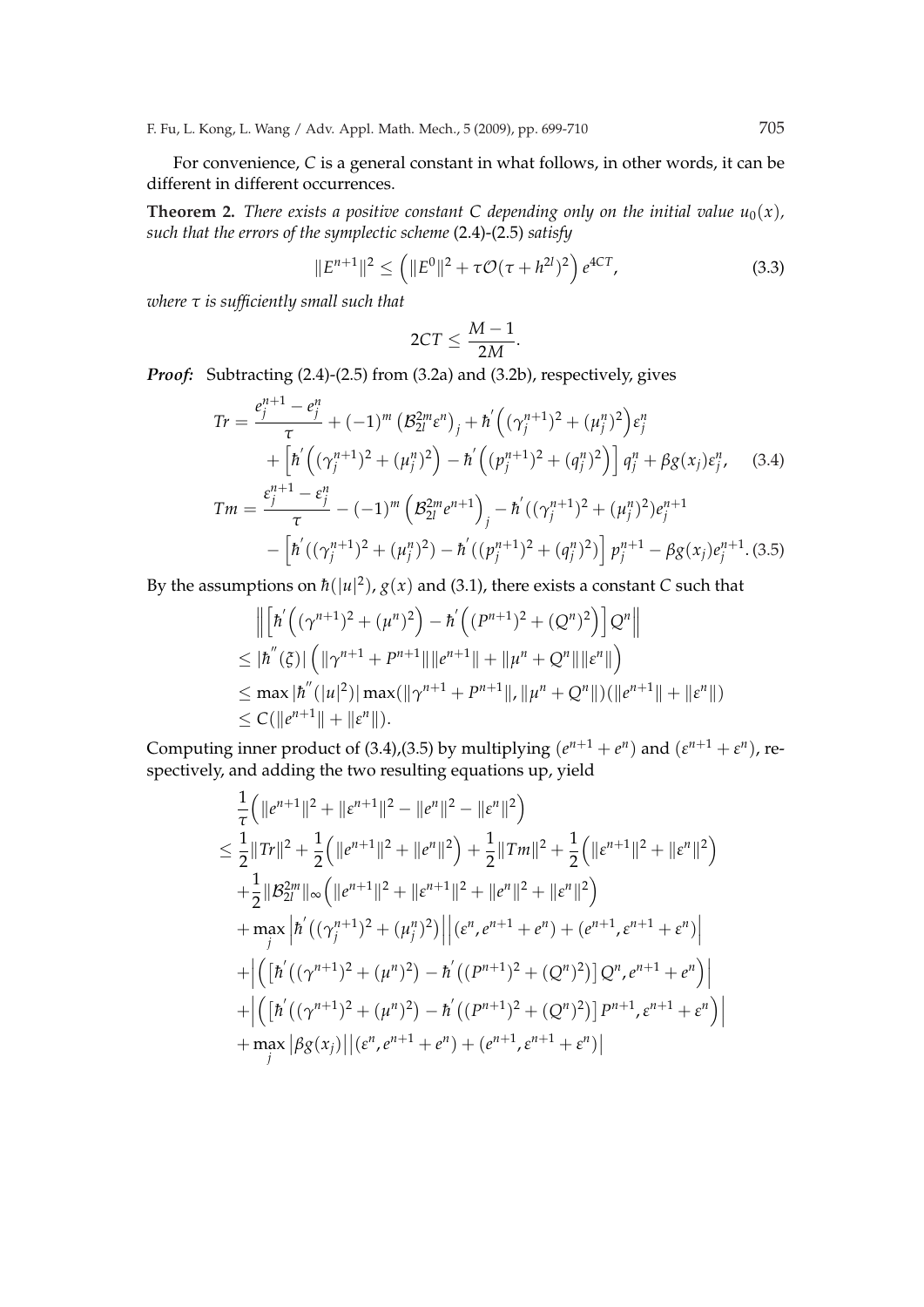706 F. Fu, L. Kong, L. Wang / Adv. Appl. Math. Mech., 5 (2009), pp. 699-710

$$
\leq \mathcal{O}(\tau+h^{2l})^2+C(\|e^{n+1}\|^2+\|e^{n+1}\|^2+\|e^n\|^2+\|e^n\|^2),
$$

which leads to

$$
||E^{n+1}||^2 - ||E^n||^2 \le \tau C(||E^{n+1}||^2 + ||E^n||^2) + \tau \mathcal{O}(\tau + h^{2l})^2.
$$

By Gronwall's inequality, we arrive at the conclusion  $(3.3)$ .

#### **3.2 Linear stability analysis**

In the subsection, we investigate the linear stability of the symplectic Euler scheme (2.4)-(2.5). To this end, we rewrite the scheme in the matrix form

$$
\begin{bmatrix} I & \mathbf{0} \\ -\tau[(-1)^m \mathcal{B}_{2l}^{2m} + G] & I \end{bmatrix} \begin{bmatrix} P^{n+1} \\ Q^{n+1} \end{bmatrix} = \begin{bmatrix} I & -\tau[(-1)^m \mathcal{B}_{2l}^{2m} + G] \\ \mathbf{0} & I \end{bmatrix} \begin{bmatrix} P^n \\ Q^n \end{bmatrix}, \quad (3.6)
$$

where *G* is a diagonal matrix with diagonal elements:

$$
G_{jj} = \beta g(x_j), \qquad j = 1, 2, \cdots, N.
$$

Let

$$
M = (-1)^m \mathcal{B}_{2l}^{2m} + G.
$$

Then the amplification matrix of (3.6) is

$$
F = \left[ \begin{array}{cc} I & \mathbf{0} \\ -\tau M & I \end{array} \right]^{-1} \left[ \begin{array}{cc} I & -\tau M \\ \mathbf{0} & I \end{array} \right] = \left[ \begin{array}{cc} I & -\tau M \\ \tau M & I - \tau^2 M^2 \end{array} \right].
$$

We have to discuss the eigenvalues of *F* according to the specific expression of *G*. For simplicity, we consider the special case that  $\beta g(x) \equiv 0$ . Recalling the eigenvalues of  $\mathcal{B}_{2l}^{2m}$ , we can conclude that when *l*=1, the eigenvalues of *F* satisfy

$$
\lambda^2 + [r^2(4s_k^2)^{2m} - 2]\lambda + 1 = 0,\tag{3.7}
$$

where  $r = \tau / h^{2m}$  represents the mesh ratio. For Eq. (3.7), we have

$$
|\lambda| \le 1 \Leftrightarrow |r^2(4s_k^2)^{2m} - 2| \le 1 - (-1) = 2. \tag{3.8}
$$

Similarly, when  $l=2$ , the eigenvalues of  $F$  satisfy

$$
|\lambda| \le 1 \Leftrightarrow |r^2(1 + 4\beta_m s_k^2)^2 (4s_k^2)^{2m} - 2| \le 1 - (-1) = 2. \tag{3.9}
$$

Form (3.8) and (3.9), it is easy to obtain the following theorem.

**Theorem 3.** *The necessary and sufficient condition for stability of the scheme* (3.6) *is*

$$
r \le 1/2^{2m-1} \ (l=1), \quad r \le 0.375 \ (m=1, l=2), \quad r \le 0.075 \ (m=2, l=2).
$$

*in the case of*  $\beta g(x) \equiv 0$ . Other cases can be discussed with similar procedures as above.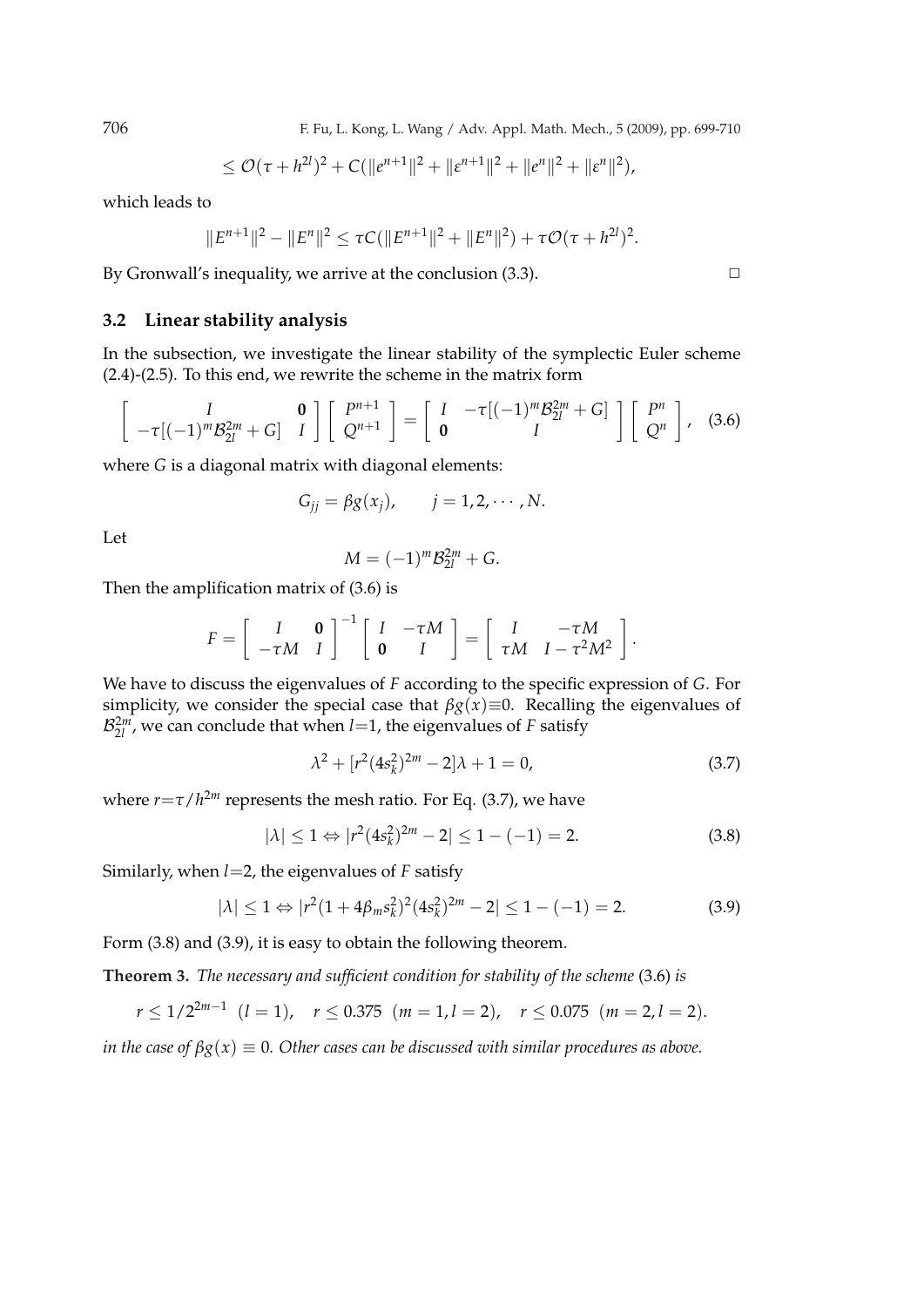## **4 Numerical experiments**

In this section, we present some numerical results of the symplectic approximation for the HNLSET equation (1.1) in different cases, including linear problem and nonlinear problem with trapped terms. For convenience, we employ the following notations:

$$
e_2 = h \sqrt{\sum_{j=0}^{N} |u_j^n - \psi_j^n|^2}, \qquad e_{\infty} = \max_j |u_j^n - \psi_j^n|.
$$

#### **4.1 Linear problem**

First, we consider the linear problem

$$
\begin{cases}\n iu_t + (-1)^m \frac{\partial^{2m}}{\partial x^{2m}} u = 0, \\
 u(x,t) = u(x+2\pi, t), \\
 u(x, 0) = e^{-i\frac{\pi}{4}} \sin x.\n\end{cases}
$$
\n(4.1)

The exact solution of the problem (4.1) reads

$$
u(x,t) = e^{i(t-\frac{\pi}{4})}\sin x.
$$

We check the linear stability of symplectic Euler scheme (2.4)-(2.5). The numerical errors with different mesh ratios are listed in Table 3. We find that the scheme is unstable and the solution blows up as the mesh ratio does not satisfy the stability condition of Theorem 3, which agrees with the theoretical analysis.

#### **4.2 Nonlinear Schrödinger equation with a trapped term**

Next, we study the following fourth-order Schrödinger equation with a *sine* trapped term

$$
\begin{cases}\n iu_t + u_{xxxx} - 150(\sin^2 x)u + 6|u|^2 u = 0, \\
 u(x, 0) = 5e^{i\frac{\pi}{4}} \sin x, \\
 u(x, t) = u(x + 2\pi, t).\n\end{cases}
$$
\n(4.2)

The problem (4.2) admits the exact solution

$$
u(x,t) = 5e^{i(t+\frac{\pi}{4})}\sin x.
$$

We fix  $\tau$ =2 × 10<sup>-6</sup> and take different spatial step sizes to investigate the behavior of the symplectic scheme (2.4)-(2.5). Moreover, it makes a comparison with the backward Euler method (2.6). The results presented in Table 4 show that the symplectic Euler scheme is more efficient than the backward Euler scheme (2.6). Under the same mesh partition, the symplectic Euler scheme (2.4)-(2.5) is more effective and more rapid than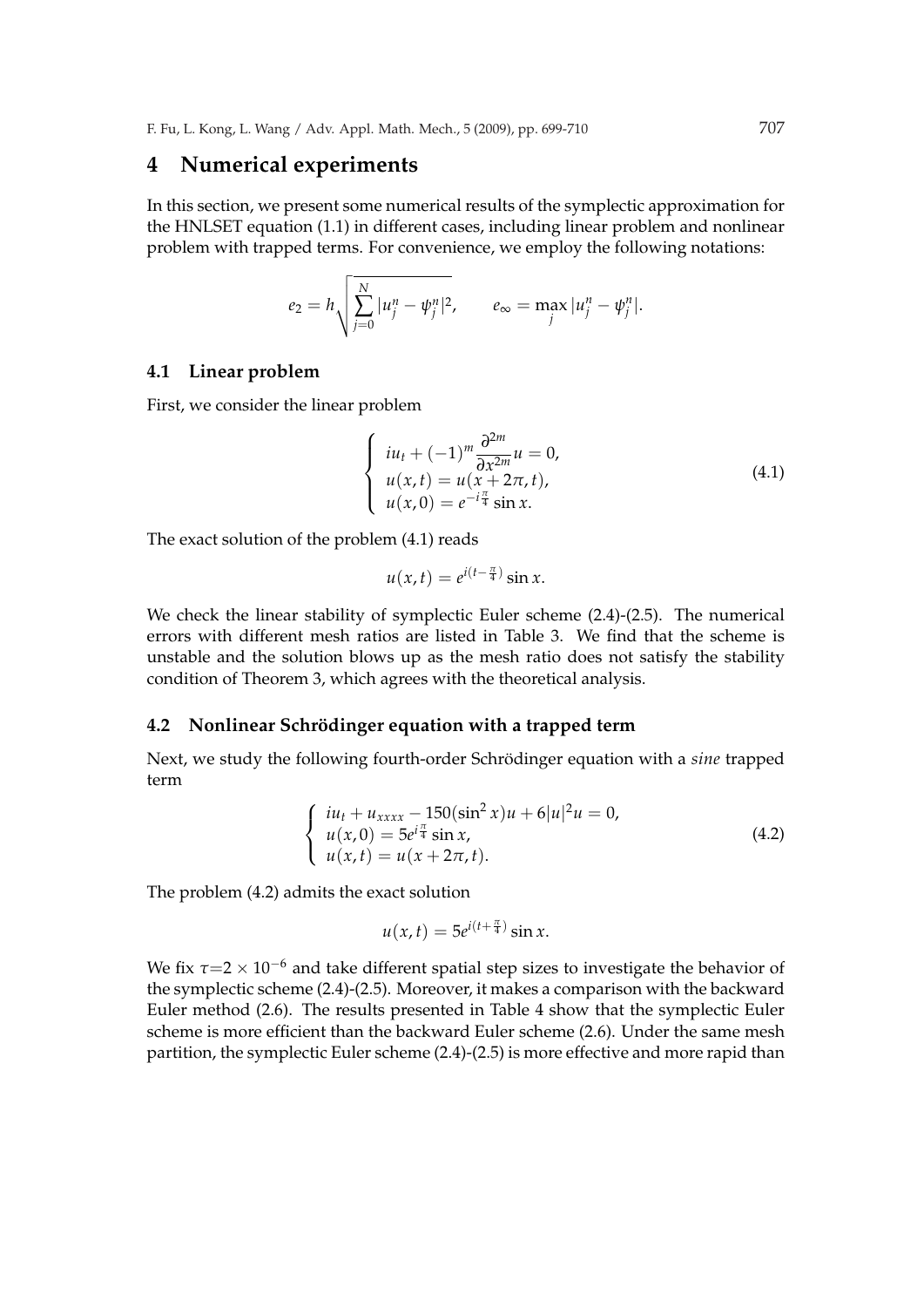| m | $\tau$  |   | $r = \tau/h^{2m}$ | e <sub>2</sub>          | $e_{\infty}$                      |
|---|---------|---|-------------------|-------------------------|-----------------------------------|
|   | 0.0025  |   | 0.4053            | $7.133 \times 10^{-4}$  | $1.436 \times 10^{-3}$            |
|   |         |   | 0.6333            | blow up                 | blow up                           |
|   |         | 2 | 0.2594            | $1.2620 \times 10^{-3}$ | $2.2725 \times 10^{-3}$           |
|   |         |   | 0.3853            | blow up                 | blow up                           |
|   |         |   | 0.0821            | $5.7386 \times 10^{-3}$ | $8.1690 \times 10^{-3}$           |
|   |         |   | 0.2005            | blow up                 | blow up                           |
| 2 | 0.00005 |   | 0.0336            | $3.9375 \times 10^{-5}$ | $\frac{5.0133 \times 10^{-5}}{2}$ |
|   |         |   | 0.0821            | blow up                 | $\overline{bl}$ ow up             |

Table 3: Stability of the scheme with different mesh ratios at *t*=2.

Table 4: The errors with different mesh grid divisions at  $t=1$  and CPU (sec).

| <i>Scheme</i> |  | h.       | e <sub>2</sub>                     | $e_{\infty}$            | CPU |
|---------------|--|----------|------------------------------------|-------------------------|-----|
| (2.4)(2.5)    |  | $\pi/20$ | $1.4919 \times 10^{-2}$            | $2.1236 \times 10^{-2}$ | 80  |
|               |  | $\pi/40$ | $2.9091 \times 10^{-3}$            | $5.8579 \times 10^{-3}$ | 95  |
|               |  | $\pi/20$ | $5.6754 \times 10^{-4}$            | $8.1056 \times 10^{-4}$ | 83  |
|               |  | $\pi/40$ | $3.6017 \times 10^{-4}$            | $7.2782 \times 10^{-4}$ | 99  |
| (2.6)         |  | $\pi/20$ | $3.4867 \times 10^{-1}$            | $4.9596 \times 10^{-1}$ | 149 |
|               |  | $\pi/40$ | $2.4279 \times 10^{-1}$            | $4.8880 \times 10^{-1}$ | 422 |
|               |  | $\pi/20$ | $3.\overline{4145 \times 10^{-1}}$ | $4.8592 \times 10^{-1}$ | 149 |
|               |  | $\pi/40$ | $2.4149 \times 10^{-1}$            | $4.8598 \times 10^{-1}$ | 390 |

the backward Euler method (2.6). Besides, we also present the exact and numerical solutions in Fig. 1. The residuals of charge and energy are presented in Fig. 2.

It is observed from Fig. 2 that the symplectic Euler scheme (2.4)-(2.5) can not conserve discrete charge and energy conservation exactly for nonlinear cases, however, their residuals are very small, especially for charge.



Figure 1: The exact and numerical solutions: Left for real part; Right for imaginary part.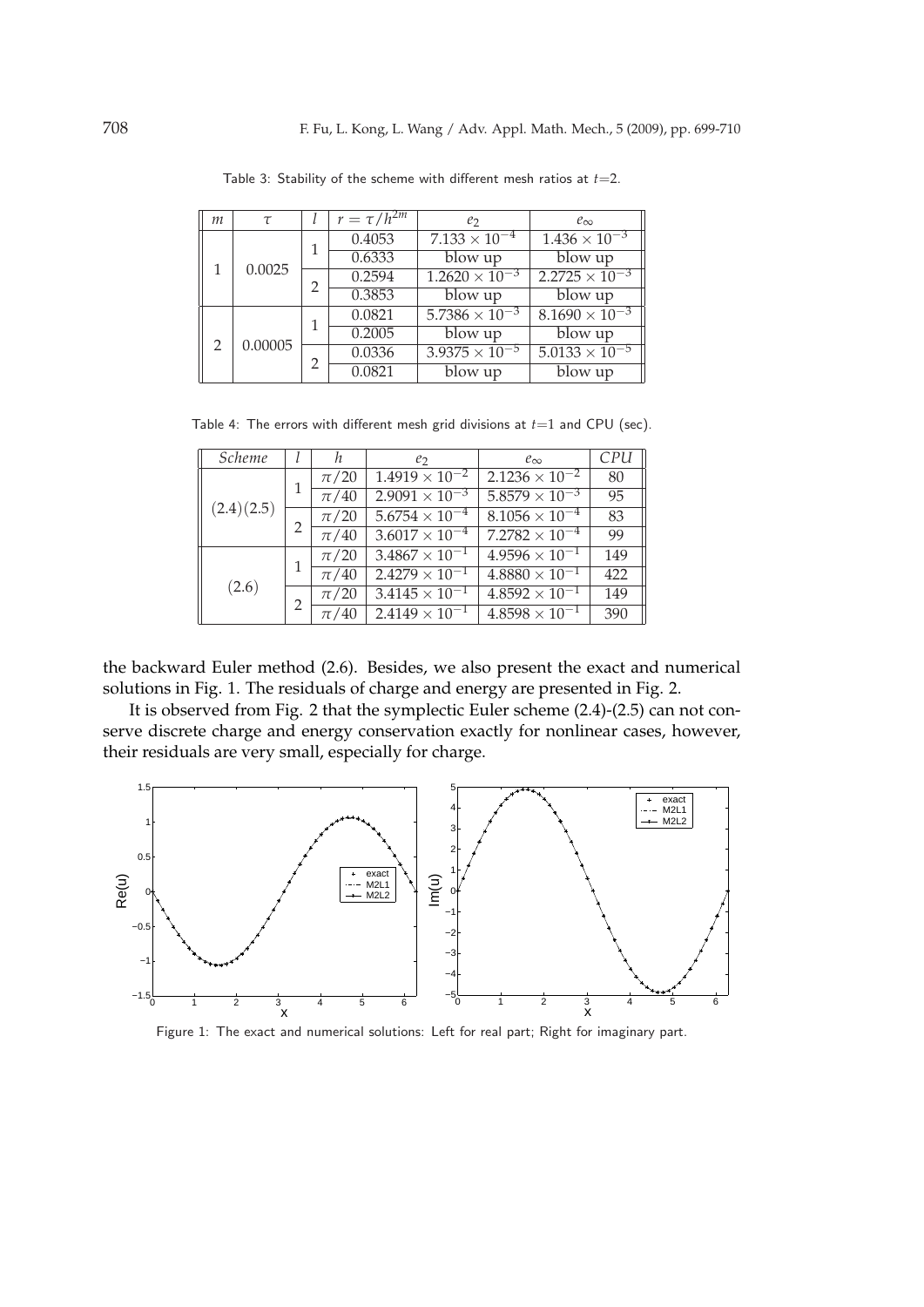

Figure 2: The residuals of charge and energy: Left for charge; Right for energy.

## **5 Summary**

In this paper, we mainly develop a family of symplectic Euler schemes to simulate high order Schrödinger equation with trapped terms. The schemes are of first order in time and of 2*l th* order in space. Moreover, the symplectic Euler scheme not only preserves symplectic geometry structure, but also is essentially explicit with some iteration. Therefore, this scheme speeds more quickly than the general implicit symplectic schemes and non-symplectic ones, such as backward Euler scheme. As a price, the scheme is conditionally stable. Numerical experiments demonstrate that the proposed schemes are efficient. The symplectic Euler scheme can not preserve the discrete charge or energy conservation exactly in general; however, their residual is very small. We can construct high order SPRK methods to improve its accuracy in time. We will investigate high order SPRK methods, such as multi-stage symplectic schemes, for HNLSET in future works.

# **Acknowledgement**

This work is supported by the Provincial Natural Science Foundation of Jiangxi (No. 2008GQS0054), the Foundation of Department of Education Jiangxi province (No. GJJ09147), the Foundation of Jiangxi Normal University (Nos. 2057 and 2390), and State Key Laboratory of Scientific and Engineering Computing, CAS. This work is partially supported by the Provincial Natural Science Foundation of Anhui (No. 090416227).

## **References**

[1] K. FENG, *On difference schemes and symplectic geometry*, In: Feng K., ed, Proceeding of the